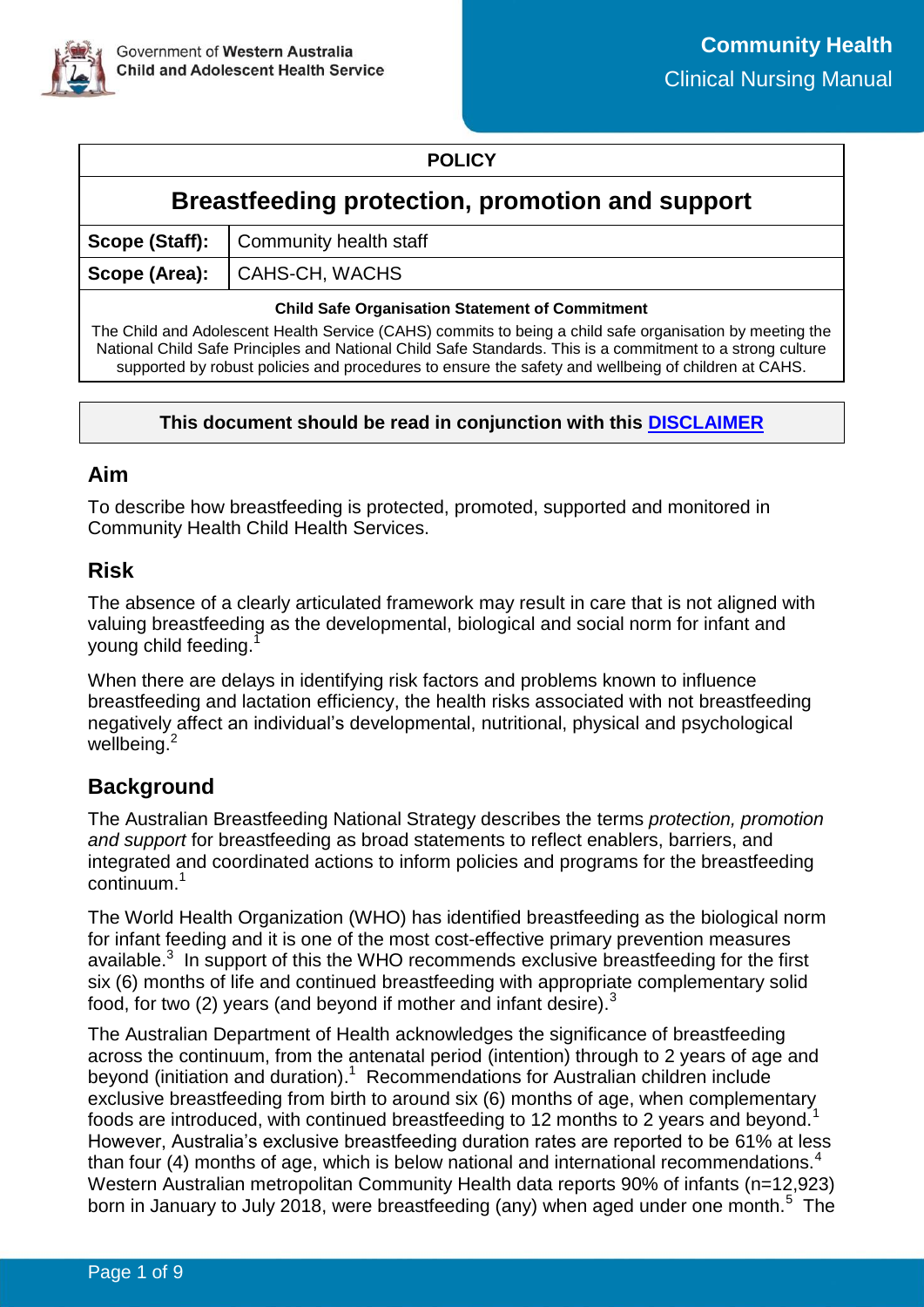proportion of infants currently breastfeeding (any) decreased in subsequent months to 83% when aged less than two months and to 67% when aged less than 5 months.<sup>5</sup>

When infants and children do not breastfeed or do not receive expressed breastmilk, and when mothers do not lactate, there is an increased risk of:

- Infant respiratory and gastrointestinal infections, acute ear infections, asthma, eczema, obesity, Type 1 and type 2 diabetes, leukaemia, necrotising enterocolitis, Sudden Unexpected Death in Infancy; and lower intelligence quotient scores, school achievement and adult earnings.<sup>1, 2</sup>
- Maternal invasive breast cancer, ovarian cancer, hyperlipidaemia, hypertension, cardiovascular disease, type 2 diabetes and maternal depression.<sup>1, 2</sup>

There is considerable cost to individuals, the health system, governments and the community when breastfeeding is not the biological norm. To address this public health issue, the Council of Australian Governments Health Council has endorsed a number of frameworks, including the *Australian National Breastfeeding Strategy: 2019 and beyond (Breastfeeding Strategy)*. 1, 6-8 To inform the development of policies and programs the *Breastfeeding Strategy* outlines the following objectives:

- Increase the proportion of babies who:
	- o Exclusively breastfeed to around 6 months of age (up to 40 per cent by 2022 and up to 50 per cent by 2025)
	- o Continue breastfeeding with appropriate complementary foods until 12 months of age and beyond, for as long as the mother and child desire
- Enable mothers, fathers/partners, and other caregivers to access evidence-based, culturally safe breastfeeding education, support and clinical care services
- Increase the number of breastfeeding-friendly settings/environments
- Strengthen the regulatory arrangements for marketing of infant formula and breastmilk substitutes so that inappropriate marketing and distribution ceases
- Increase the proportion of health professionals who receive adequate, evidencebased breastfeeding education and training that is free from commercial influence
- Raise awareness in the broader community of the significance of breastfeeding and the risks associated with not breastfeeding, to achieve optimal health for both mother and child throughout the life course.

Priority population groups have higher risks of not meeting breastfeeding recommendations. These groups include Aboriginal and Torres Strait Islander people, culturally and linguistically diverse people, people from low socio-economic backgrounds, mothers of preterm infants, young mothers (under 25 years of age), mothers who smoke, mothers who are obese, and mothers who have experienced high intervention or complications during birth. The Breastfeeding Strategy states that greater gains can be achieved from improving breastfeeding rates for dyads from these population groups.<sup>1</sup>

Fathers, partners and family members play a pivotal role in supporting breastfeeding. The attitudes and beliefs of key support people have a major influence on infant feeding. <sup>1</sup>

The Western Australian (WA) Child Health Services can significantly contribute to building strong foundations for optimal child health and development, by prioritising breastfeeding and lactation as key preventative health priorities in the first 1000 days of life. There is convincing evidence that having contact with clients in the antenatal and perinatal period increases breastfeeding duration.<sup>2, 9</sup> Effective interventions include ongoing scheduled contacts, tailored to the setting and the needs of population groups, with face to face contacts associated with higher exclusive breastfeeding duration rates.<sup>9</sup> This evidence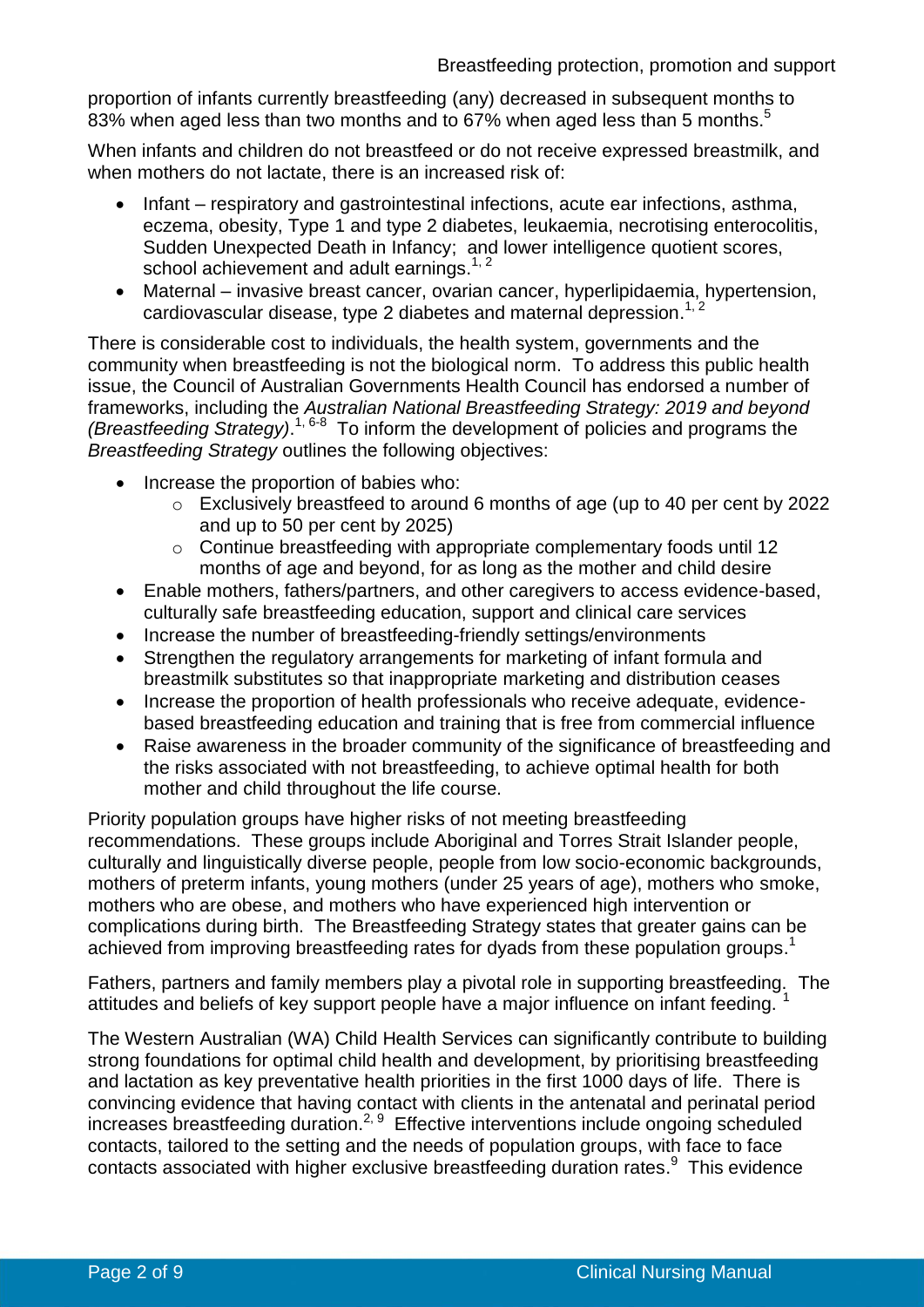aligns with services delivered by community health nurses for protecting, promoting and supporting breastfeeding in Community Health.

# **Scope**

Nurses who are in contact with clients who are pregnant, breastfeeding and/or lactating are required to comply with the *Breastfeeding protection, promotion and support* policy. In addition, nurses are responsible and accountable to the Nursing and Midwifery Board of Australia standards, codes and guidelines. The *Registered Nurse Standards for Practice*  and *Code of conduct for nurses* and *Code of conduct for midwives* should be evident in current practice.

# **Principles**

Community Health protects, promotes and supports breastfeeding by considering relevant information in the *Innocenti Declaration on the protection, promotion and support of breastfeeding;* the *International Code of Marketing of Breast-milk Substitutes, World Health Assembly Resolutions, Baby friendly Health Initiative 10 steps to successful breastfeeding and the Baby Friendly Health Initiative7 Point Plan for the Protection, Promotion and Support of Breastfeeding in Community Health Services* (the 7 point  $Plan).<sup>10-14</sup>$ 

The *Baby Friendly Health Initiative* (BFHI) provides a framework for community facilities to operate within the *7 Point Plan*.<sup>14</sup> The Australian College of Midwives provides governance for the BFHI and was responsible for developing the 7 Point Plan.<sup>1, 14</sup> The 7 Point Plan aims to ensure that community facilities provide appropriate and contemporary information regarding infant feeding, acknowledging that infants who are preterm or unwell may require alternative feeding methods until breastfeeding efficiency can be achieved.<sup>14</sup>

# **The 7 Point Plan for the Protection, Promotion and Support of Breastfeeding in Community Health Services**

### *Point 1: Have a written breastfeeding policy that is routinely communicated to all staff and volunteers*

- 1. This policy will be communicated to all nurses at orientation and at breastfeeding education sessions.
- 2. This Policy will be read in conjunction with the *Breastfeeding and lactation assessment*  protocol and the *Breastfeeding Assessment Guide* resource.
- 3. Nurses who have breastfeeding children and/or are expressing breastmilk and are returning to work, are entitled to flexible lactation breaks and support from management, consistent with the Child and Adolescent Health Service *Employee*  Breastfeeding policy and the WA Country Health Service *Employee Breastfeeding Policy.*

### *Point 2: Educate all staff in the knowledge and skills necessary to implement the breastfeeding policy*

1. Access to relevant policy documents and approved resources for adopting a consistent approach will be provided.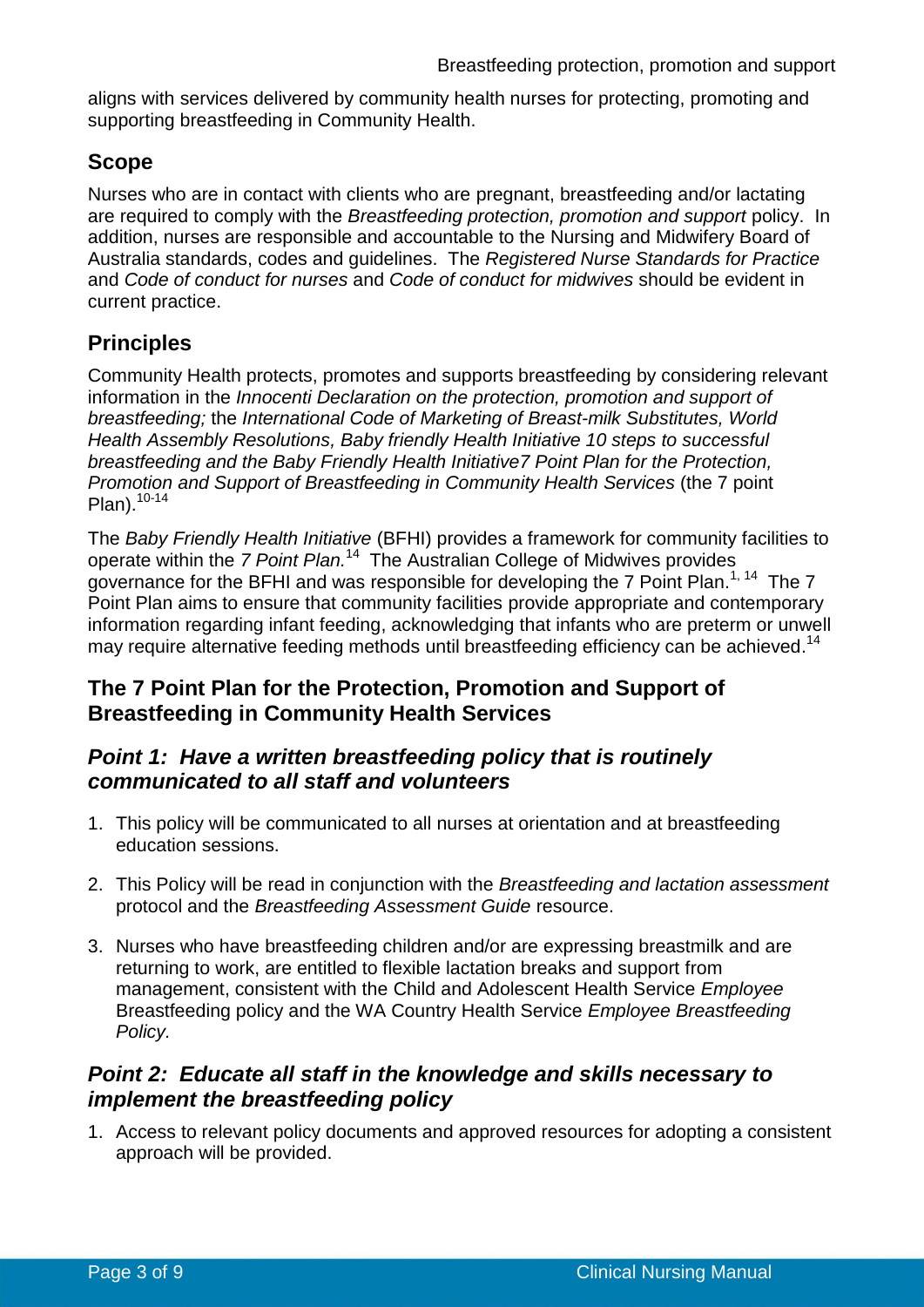- 2. Education and mentoring opportunities will be provided for nurses to gain competence in conducting breastfeeding and lactation assessments, to think critically and to use the best available evidence in making decisions and providing care that is safe, appropriate and responsive.
	- 2.1. Staff are to refer to the Practice Framework/Learning Framework for information on education and training.

In CAHS-CH:

- 2.2. Breastfeeding education core courses will be available for nurses to complete within twelve (12) months of commencing employment.
- 2.3. All nurses are required to undertake two (2) yearly refresher education in breastfeeding and lactation. This may include attending the *Breastfeeding education in Community Health* refresher workshop or conferences, learning packages and clinical practice focused education.
- 3. In accordance with the *International Code of Marketing of Breast-milk Substitutes*, the acceptance of gifts, non-scientific literature and support for in-service education or infant feeding related education by infant formula manufacturing companies is not permitted.

### *Point 3: Inform all women and their families about breastfeeding being the biologically normal way to feed a baby and about the risks associated with not breastfeeding*

- 1. All clients have the right to receive accurate and impartial information to enable them to make informed choices about infant feeding and lactation. A client's informed choice is encouraged, respected and supported.
- 2. Discuss an infant's capacity to breastfeed as an essential developmental milestone, and reinforce that infant and maternal concerns require early intervention to maximise breastfeeding duration.
- 3. Ensure clients are aware of the health outcomes associated with breastfeeding and/or infants receiving expressed breast milk.
- 4. Provide clients with information on the potential health risks, impact on lactation and financial considerations associated with infant formula use.
- 5. Provide clients with information on how to access services for the management of feeding problems, to enable infants to achieve normal developmental and functional health outcomes.
- 6. Offer clients approved health promotional publications and resources.

#### *Point 4: Support mothers to establish and maintain exclusive breastfeeding for six months*

- 1. Nurses will enquire about breastfeeding and lactation efficiency at all contacts and conduct assessments as required, noting the importance of early identification and management of concerns.
- 2. Discuss the physiology of breastfeeding and lactation, and the importance of exclusive breastfeeding to around six (6) months.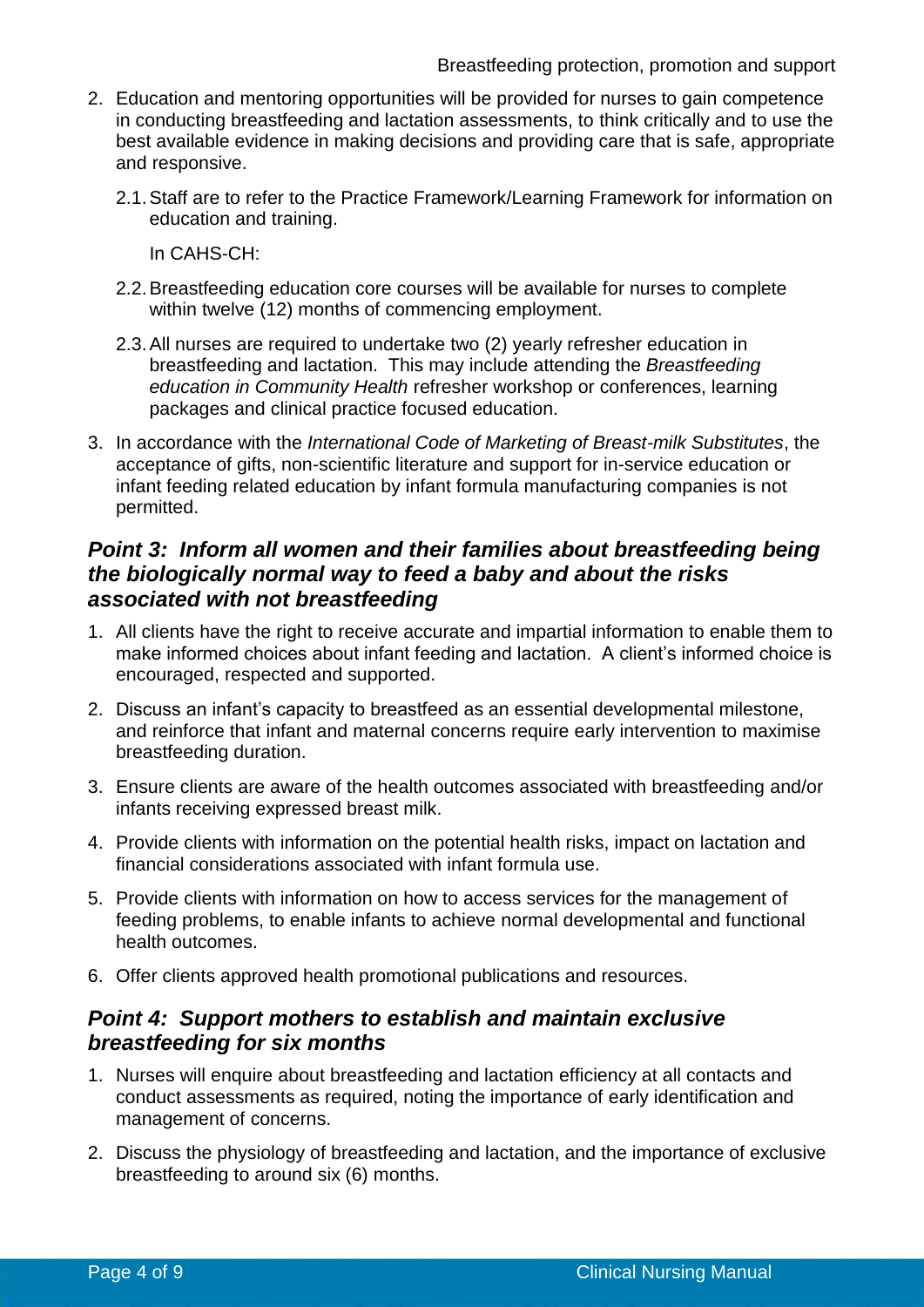- 3. Discuss the importance of infant reflexes and cues, and baby led attachment to facilitate efficient breastfeeding.
- 4. Ensure clients are aware of infant and maternal breastfeeding problems that require early intervention.
- 5. Community Health Services will provide opportunities for clients to access additional contacts and/or referral to appropriate breastfeeding services.
- 6. Show clients how to access services including the Australian Breastfeeding Association and relevant community services.

### *Point 5: Encourage sustained breastfeeding beyond six months with appropriate introduction of complementary foods*

- 1. Provide evidence-based information to mothers, their partners and families to support breastfeeding exclusively to six months, and continued to 2 years and beyond.
- 2. Nurses will enquire about breastfeeding and lactation efficiency at all contacts and conduct assessments as required, noting the importance of early identification and management of concerns.
- 3. Discuss the introduction of solid foods at around 6 months, when infants are physiologically and developmentally ready for new textures and modes of feeding.
- 4. Discuss the importance of continued breastfeeding to 2 years and beyond, as long as the mother and infant desire.
- 5. Ensure clients are aware of infant and maternal breastfeeding problems that require early intervention.
- 6. Community Health Services will provide opportunities for clients to access additional contacts and/or referral to appropriate breastfeeding services.
- 7. Show clients how to access services including the Australian Breastfeeding Association and relevant community services.

#### *Point 6: Provide a supportive atmosphere for breastfeeding families, and for all users of the child health service*

- 1. Community Health will provide breastfeeding-enabling environments and will welcome client feedback and respond accordingly.
- 2. No materials or literature produced by a company which markets or distributes products covered by the WHO *Code of Marketing of Breast-milk Substitutes* are used, displayed or distributed in Community Health.

### *Point 7: Promote collaboration between staff and volunteers, breastfeeding support groups and the local community in order to protect, promote and support breastfeeding*

1. To enable the continuum of care for clients from birthing services to Community Health Services, Community Health will promote communication via referral pathways such as the *Special referral to community child health* form and/or service specific clinical handover tools.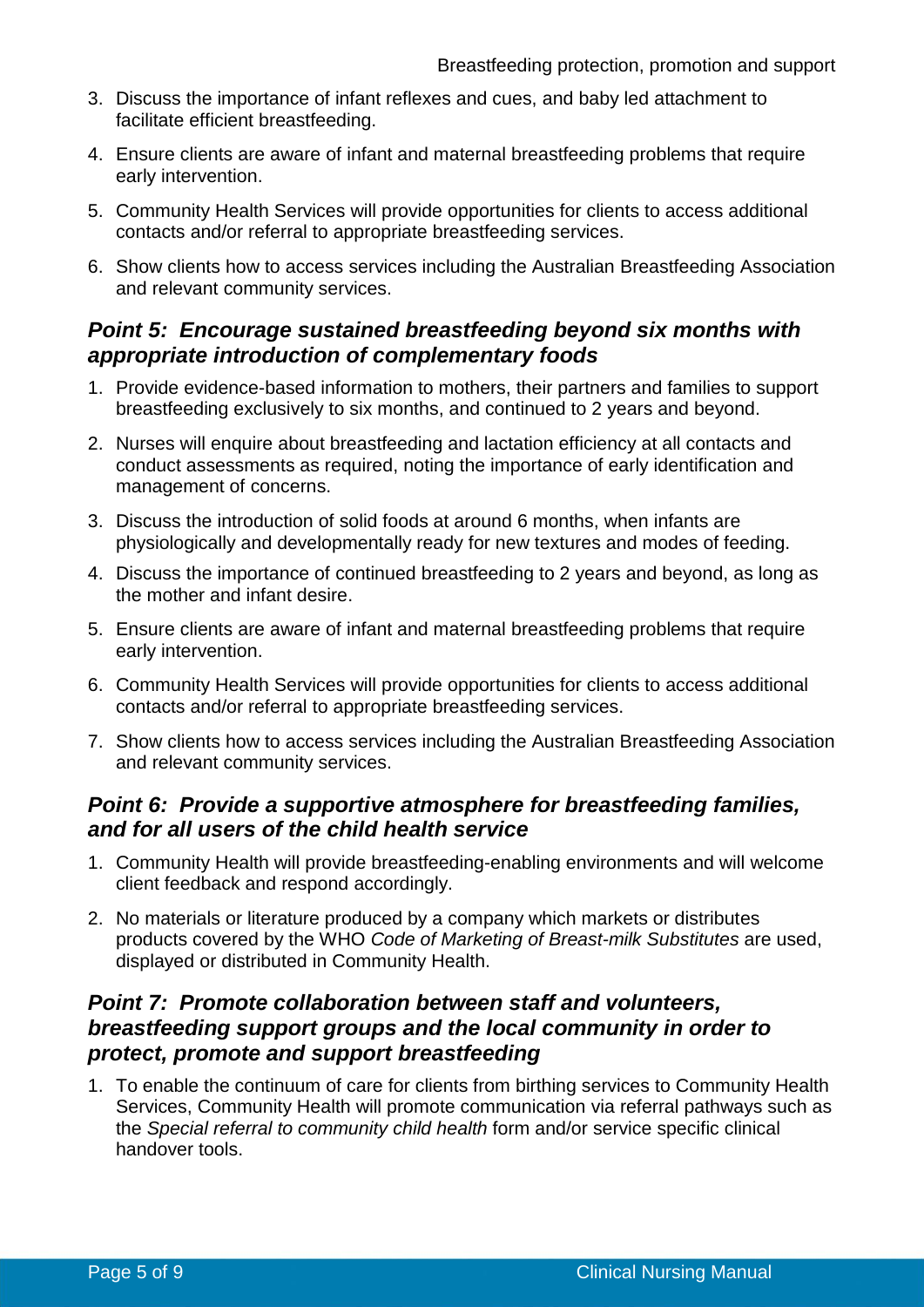2. Provide and maintain effective referral pathways and feedback systems using internal referral processes and/or clinical handover tools, between Community Health Services and other relevant services and professionals.

### **Monitoring and evaluation**

The Australian National Breastfeeding Strategy provides a monitoring and evaluation framework to provide nationally consistent processes for monitoring breastfeeding trends and for the development of a *National Breastfeeding Report Card*. 1

Community Health electronic records provide a data source to report on the following key indicators to monitor breastfeeding rates, aiming for the difference between the two indicators not to exceed 30%:

- 1. Exclusive breastfeeding at the Universal scheduled contact 0-14 days.
- 2. Exclusive breastfeeding at the Universal scheduled contact 4 months.

It is critical that nurses enquire about infant feeding status at all universal contacts and additional contacts as appropriate, and accurately document outcomes in electronic records, using standardised definitions (Appendix A).<sup>1, 15, 16</sup>

#### **References**

- 1. Council of Australian Governments. Australian National Breastfeeding Strategy 2019 and beyond. Canberra; 2019.
- 2. National Health and Medical Research Council. Infant Feeding Guidelines. In: Australian Government Department of Health and Ageing, editor. Australia2012.
- 3. World Health Organisation. Global strategy for infant and child feeding. Geneva 2003.
- 4. Australian Institute of Health and Welfare. Australia's children. Canberra; 2020.
- 5. CAHS-CH Research and Evaluation. Western Australian metropolitan Community Health breastfeeding data. In: CAHS-CH Clinical Nursing Policy, editor. Western Australia: Child Development Information System; 2020.
- 6. Australian Health Ministers' Advisory Council. National Framework for Universal Child and Family Health Services. In: Australian Government Department of Health and Ageing, editor. 2011.
- 7. Australian Health Ministers' Advisory Council. Healthy, safe and thriving: National strategic framework for child and youth health. Australia; 2015.
- 8. Australian Health Ministers' Advisory Council. National Framework for Child Health and Family Services - secondary and tertiary services. Australia; 2015.
- 9. McFadden A, Gavin A, Renfrew MJ, Wade A, Buchanan P, Taylor JL, et al. Support for healthy breastfeeding mothers with healthy term babies (Review). 2017.
- 10. Fund UNCs. Innocenti Declaration on the Protection, Promotion and Support of Breastfeeding 2005 [Available from: [https://www.unicef.org/nutrition/index\\_24807.html.](https://www.unicef.org/nutrition/index_24807.html)
- 11. World Health Organization. International Code of Marketing of Breast-milk Substitutes. Geneva1981.
- 12. World Health Assembly. Infant and young child feeding. 2018.
- 13. World Health Organization. Guideline: Protecting, promoting and supporting breastfeeding in facilities providing maternity and newborn services. Geneva 2017.
- 14. Baby Friendly Health Initiative Information for Community Health Facilities, (2013).
- 15. Health AN, Council MR. Infant feeding guidelines information for health workers. NHMRC Publication Reference: NHMRC Publication reference: N5 [online PDF]. Canberra: NHMRC; 2012. Available from: [https://www.nhmrc.gov.au/file/3341/download?token=W0bMWfEq.](https://www.nhmrc.gov.au/file/3341/download?token=W0bMWfEq)
- 16. Australian Government. Australian National Infant Feeding Survey Indicator Results. In: Australian Institute of Health and Welfare, editor. Australia2011.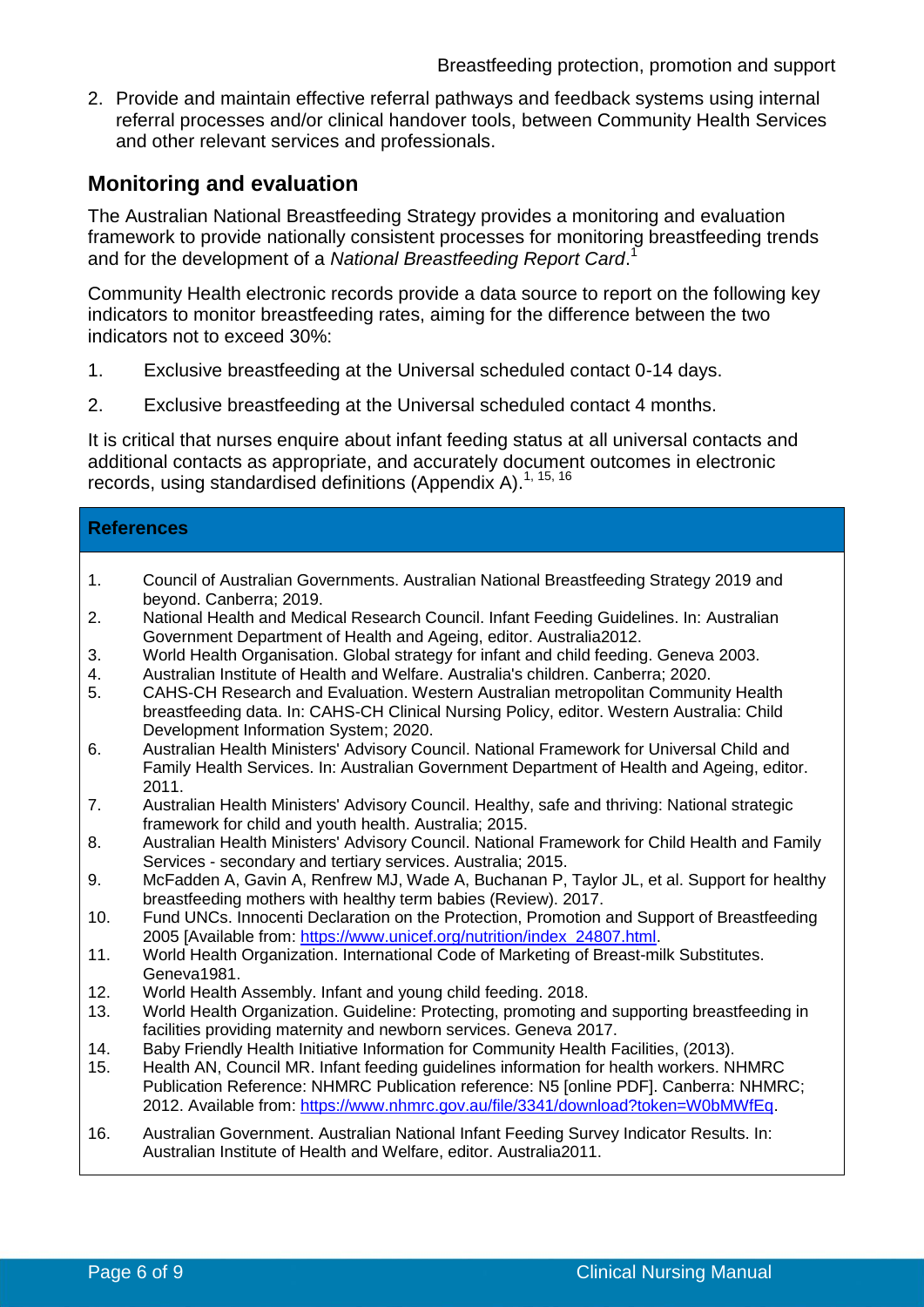# **Appendix A: Breastfeeding definitions**1, 15, 16

The following definitions are used internationally when reporting on breastfeeding data. Nurses may also need to refer to them when recording infant feeding status into the Community Health electronic information system.

#### Exclusive breastfeeding

- **Requires that the infant receive breastmilk, including expressed milk or from a wet nurse or breastmilk donor.**
- Infants may receive prescribed drop or syrups (vitamins, minerals, medicine).
- Infants cannot receive anything else (no infant formula, non-human milk, solid foods, food-based fluids).

#### Predominant (Full) breastfeeding

- **Requires that the infant receive breastmilk, including expressed milk or from a wet nurse or breastmilk donor, as the predominant source of nourishment.**
- Infants may receive liquids (water and water-based drinks, fruit juice, oral rehydration solutions, ritual fluids and drop or syrups (vitamins, minerals, medicines).
- Infants cannot receive anything else (no infant formula, non-human milk, solid foods, food-based fluids).

#### Complementary feeding

- **Requires that the infant receive breastmilk and solid or semi-solid food.**
- Infants may receive any food or liquid, including infant formula and non-human milk.

#### Any breastfeeding

- **Requires that the infant to receive some breastmilk**.
- Infants may receive any food of liquid including non-human milk.

#### Ever breastfed

 **Requires that the infant received breast milk or colostrum on a least one occasion.**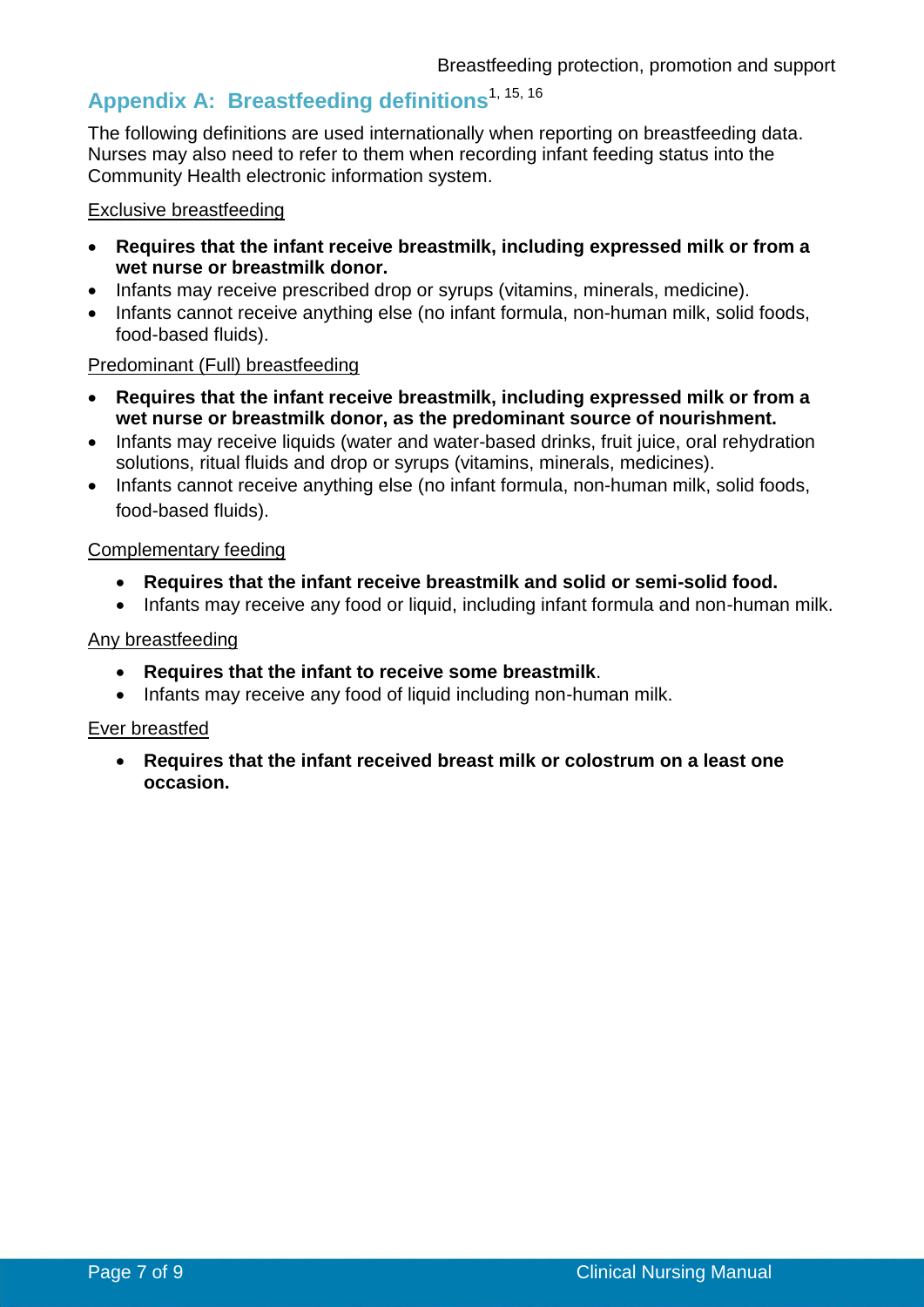#### **Related policies, procedures and guidelines**

The following documents can be accessed in the **Clinical Nursing Manual** via the [HealthPoint](https://healthpoint.hdwa.health.wa.gov.au/policies/Pages/CACH-Community-Health.aspx) link, [Internet](https://ww2.health.wa.gov.au/About-us/Child-and-Adolescent-Health-Service/Child-and-Adolescent-Community-Health/Professional-resources/Community-Health-Clinical-Nursing-Manual) link or for WACHS staff in the [WACHS Policy](https://healthpoint.hdwa.health.wa.gov.au/policies/Pages/WACHS%20Policy%20Pages/WACHS-Policies.aspx) link

Breastfeeding and lactation assessment

Breastfeeding support services

Child health services

Clinical handover - nursing

Nutrition for children – birth to 12 months

Nutrition for children – 1 to 11 years

Universal contacts

The following documents can be accessed in the [Department of Health Policy Frameworks](https://ww2.health.wa.gov.au/About-us/Policy-Frameworks)

Clinical Handover Policy [\(MP0095\)](https://ww2.health.wa.gov.au/About-us/Policy-frameworks/Clinical-Governance-Safety-and-Quality/Mandatory-requirements/Clinical-Handover-Policy)

#### **Related CAHS-CH forms**

The following forms can be accessed from the **[CAHS-Community Health Forms](https://cahs-healthpoint.hdwa.health.wa.gov.au/cach/forms/Pages/default.aspx)** page on **HealthPoint** 

Breastfeeding Assessment Guide

#### **Related external resources**

[Aboriginal Child Health Matrix](https://cahs.health.wa.gov.au/en/For-health-professionals/Resources/Aboriginal-Health-Matrix)

[Australian Breastfeeding Association](https://www.breastfeeding.asn.au/)

[Australian National Breastfeeding Strategy 2019 and beyond](http://www.coaghealthcouncil.gov.au/Publications/Reports)

[Employee breastfeeding](https://ww2.health.wa.gov.au/~/media/Files/Corporate/general%20documents/CAHS/WorkforcePolicies/EmployeeBreastfeeding.pdf) policy (CAHS)

[Infant Formula Companies and Supplies OD 0666/16](http://www.health.wa.gov.au/circularsnew/circular.cfm?Circ_ID=13304)

[International Code of Marketing of Breast-milk Substitutes](http://www.who.int/nutrition/publications/code_english.pdf)

[National Health Medical Research Council Infant Feeding Guidelines](https://www.eatforhealth.gov.au/sites/default/files/files/the_guidelines/n56_infant_feeding_guidelines_160822(1).pdf)

[The Global Criteria for Baby Friendly Community Health Services in Australia](https://www.midwives.org.au/sites/default/files/uploaded-content/website-content/BFHI/booklet_1_-_handbook.pdf)

[World Health Organization Global Strategy for infant and child feeding](http://apps.who.int/iris/bitstream/10665/42590/1/9241562218.pdf?ua=1&ua=1)

[World Health Organization Protecting, Promoting and Supporting](https://www.who.int/nutrition/publications/guidelines/breastfeeding-facilities-maternity-newborn/en/) Breastfeeding